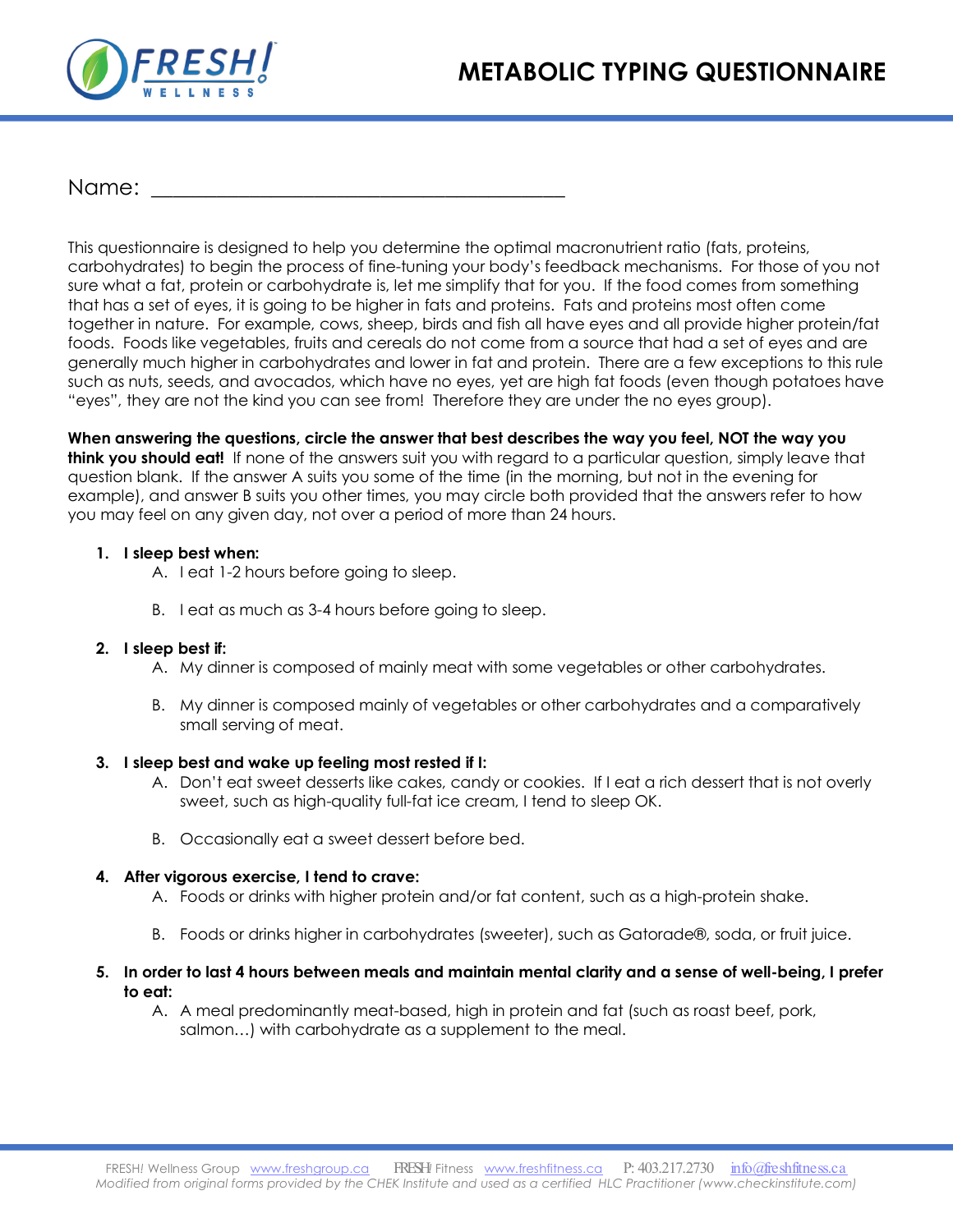

- B. A meal predominantly carbohydrate base, such as a salad or vegetables with some bread, and a small amount of protein.
- **6. Which best describes your reaction to sugar or sweet foods such as jelly donuts, candy or sweetened drinks:**
	- A. I get a rush of energy, may get the jitters or may feel good for a short time buthen I am likely to have a blood sugar crash, resulting in the need for more of the same or having to eat some real food to normalize myself.
	- B. I can do quite well on sweet things and I don't seem to be negatively affected even though I know that too much is not good for me..

## **7. My body shape is closest to:**

- A. Mesomorphic or "V" shaped, like a typical wrestler, gymnast or weight lifter type; or Endomorphic or more naturally round shaped, but I am naturally quite strong and respond very well to anaerobic sports or strength training type exercises.
- B. Ectomorphic or long and lean like a rower or triathlete; or Endomorphic or more naturally round shaped, but I respond better to endurance athletics than to strength training or anaerobic sports.

## **8. Which statement best describes your disposition towards food in general:**

- A. I LOVE food and life to eat!
- B. I am not fussed over food in general and I eat to live.

#### **9. In general, I prefer to:**

- A. Salt my foods most of the time.
- B. Taste my foods and apply salt once in a while, but am not particularly attracted to salty foods.

#### **10. Instinctually, I prefer to eat:**

- A. Dark meat, such as the chicken or turkey legs and thighs over the white meat breast.
- B. Light meat such as the chicken or turkey breast over the dark meat leg and thigh.

#### **11. Which list of fish appeals most to you?**

- A. Anchovy, caviar, herring, mussels, sardines, abalone, clams, crab, crayfish, lobster, mackerel, octopus, oyster, salmon, scallops, shrimp, snail, squid, tuna, (dark meat).
- B. White fish, catfish, cod, flounder, haddock, perch, scrod, sole, trout, tuna (white), turbot

## **12. When eating dairy products, I feel best after eating:**

- A. Richer, full fat yogurts and cheeses or desserts.
- B. Lighter, low fat yogurts and cheeses or desserts.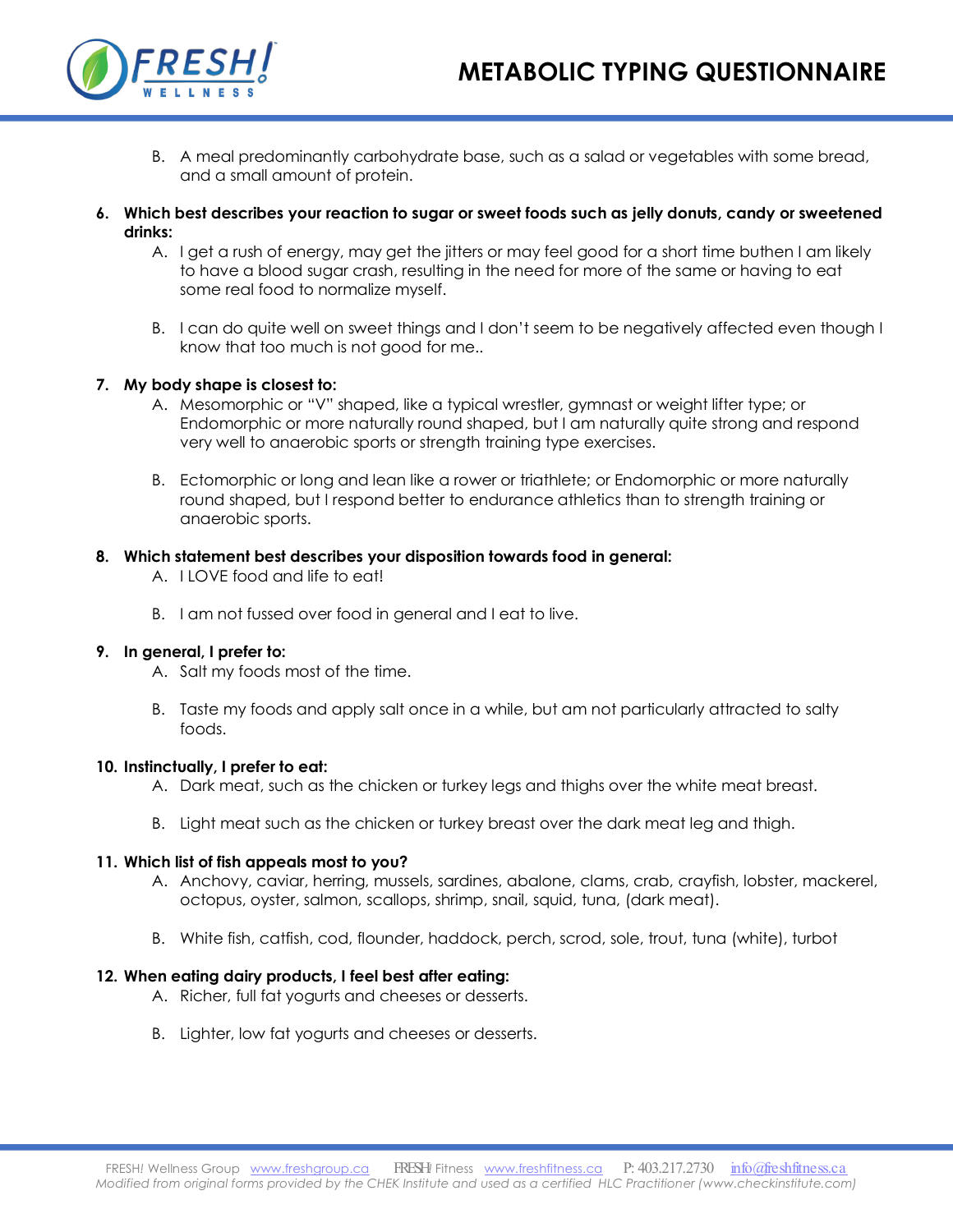

## **13. With regard to snacking:**

- A. I tend to do better when I snack between meals or eat a greater number of small meals throughout the day.
- B. I tend to last between meals without snacking

## **14. Which characteristics best describe you:**

- A. Creative, digest food well in general, have a strong immune system and don't get sick often, have an appetite for proteins, feel good when eating fast or fatty foods, more muscular or inclined to gain muscle and/or strength easily.
- B. Logical, more lithe of build, tend to be sensitive to temperature changes and flu season and wouldn't really consider your immune system one of your stronger attributes, prefer light meats and lower fat foods, are more inclined toward endurance athletics.

**Total "A" answers: \_\_\_\_\_\_\_\_\_\_\_\_\_\_\_\_ Total "B" answers: \_\_\_\_\_\_\_\_\_\_\_\_\_\_\_\_\_**

# **DETERMINING YOUR METABOLIC TYPE**

To score your test, calculate the number of "A" and "B" answers from the previous questions.

- If your number of "A" answers is three or more than your "B" answers, you are a Protein Type.
- If your number of "A" and "B" answers are tied or within two or each other, you are a Mixed Type.
- If your number of "B" answers is three or more than your "A" answers, you are a Carb Type.